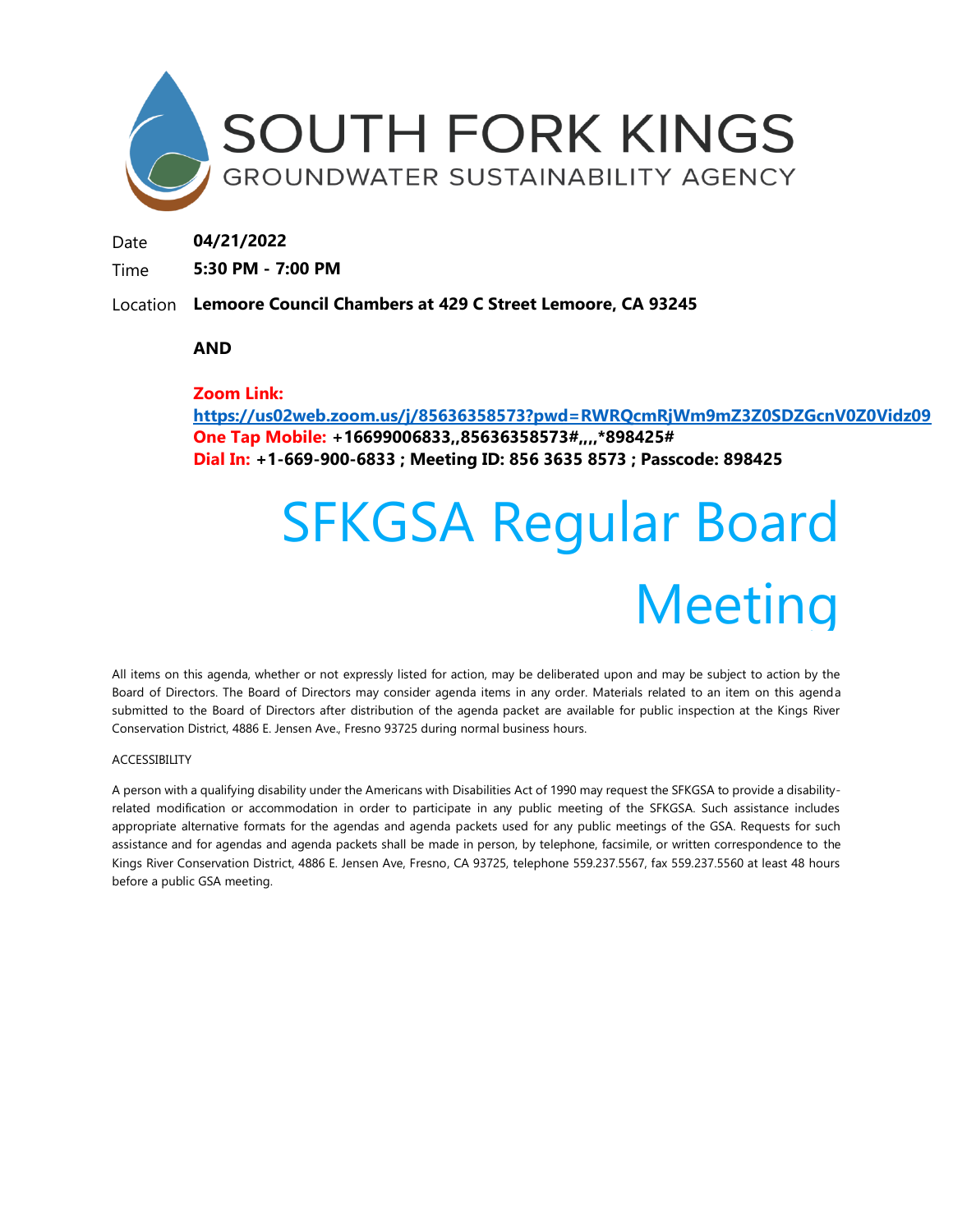# **Agenda - 21 April 2022**

| <b>Call to Order</b> |  |
|----------------------|--|
|                      |  |

Quorum will be established.

**2 Pledge of Allegiance** 

# **3 Additions to or Deletions from the Agenda**

Items may be added to the agenda solely in compliance with Brown Act requirements for such an action. Items may be deleted from the agenda for any reason.

#### **4 Public Comment**

The public may address the Board of Directors on any item relevant to the GSA Authority. If you know in advance that you will want to comment, it will be helpful to email the Technical Moderator at cmclaughlin@krcd.org in advance of the meeting, to make this known. Comments by individuals and entities will be limited to three minutes or as may be reasonable as determined by the conducting officer.

# **5 Consider Approval of Minutes**

The Board will consider approval of the March 17, 2022 minutes.

# **6 Director Reports**

Each Director will have the opportunity to report on meetings and other events attended during the prior month on behalf of the SFKGSA.

### **7 Staff Report**

Staff will report on meetings and other events attended during the prior month on behalf of the SFKGSA.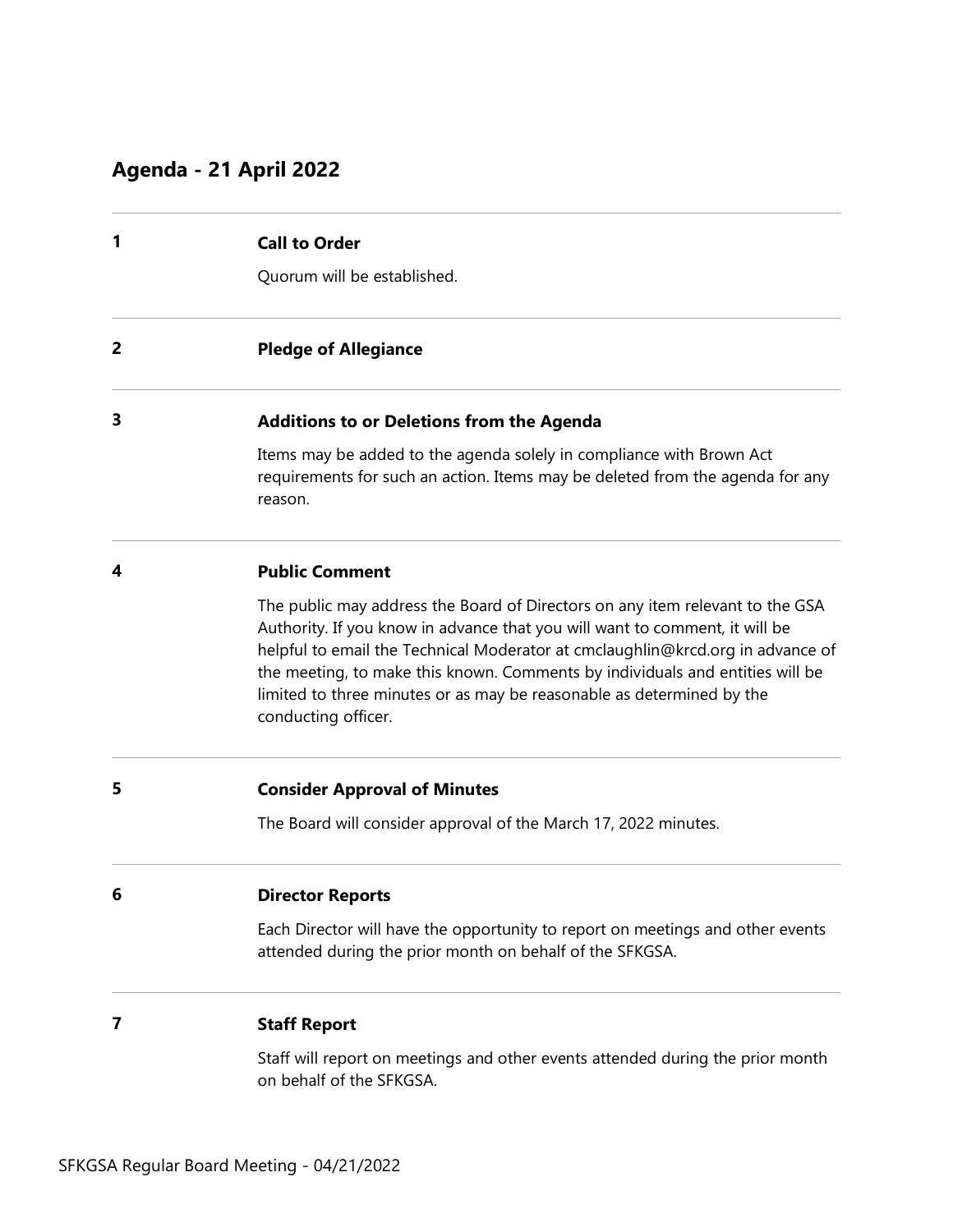#### **8 Stakeholder Outreach and Communications**

The Board will receive a report and may take action on stakeholder outreach and communications activities, needs, and correspondence approval. Action may be taken.

# **9 Financial Report**

The Board will receive and be asked to accept a Financial Report for the period ending 3/31/2022. Simple majority vote for acceptance.

# **10 Approval of Letter of Engagement - Development of Tulare Lake Subbasin Integrated Hydrologic Model (TuLIM)**

The Board will be asked to approve the portions of the Scope of Work in the Letter of Engagement related to the SGMA Implementation Grant, equaling \$200,000.00 of grant funds; none of which financially obligates the South Fork Kings GSA. Simple majority vote for approval.

# **11 Governor Newsom Executive Order N-7-22 - Well Permits**

The Board receive information on, discuss, and may give direction to staff or take action regarding the section of Governor Newsom's Executive Order N-7-22 pertaining to GSAs and the well permitting process. Action may be taken.

# **12 SGMA Implementation Update**

The Board will receive a report from consultants on the status of and progress on GSP implementation, and may take action to approve Task Orders, Change Orders, and/or support letters. Action may be taken.

# **13 Manner of SFKGSA Board Meetings**

The Board will discuss and consider taking action to determine whether the Board will return to solely in-person meetings, or that the Board will continue offering participation via teleconference/webconference (whether solely or in hybrid with in-person) as provided for in Government Code Section 54953(e) as amended by AB 361 (2021), finding either/both that: